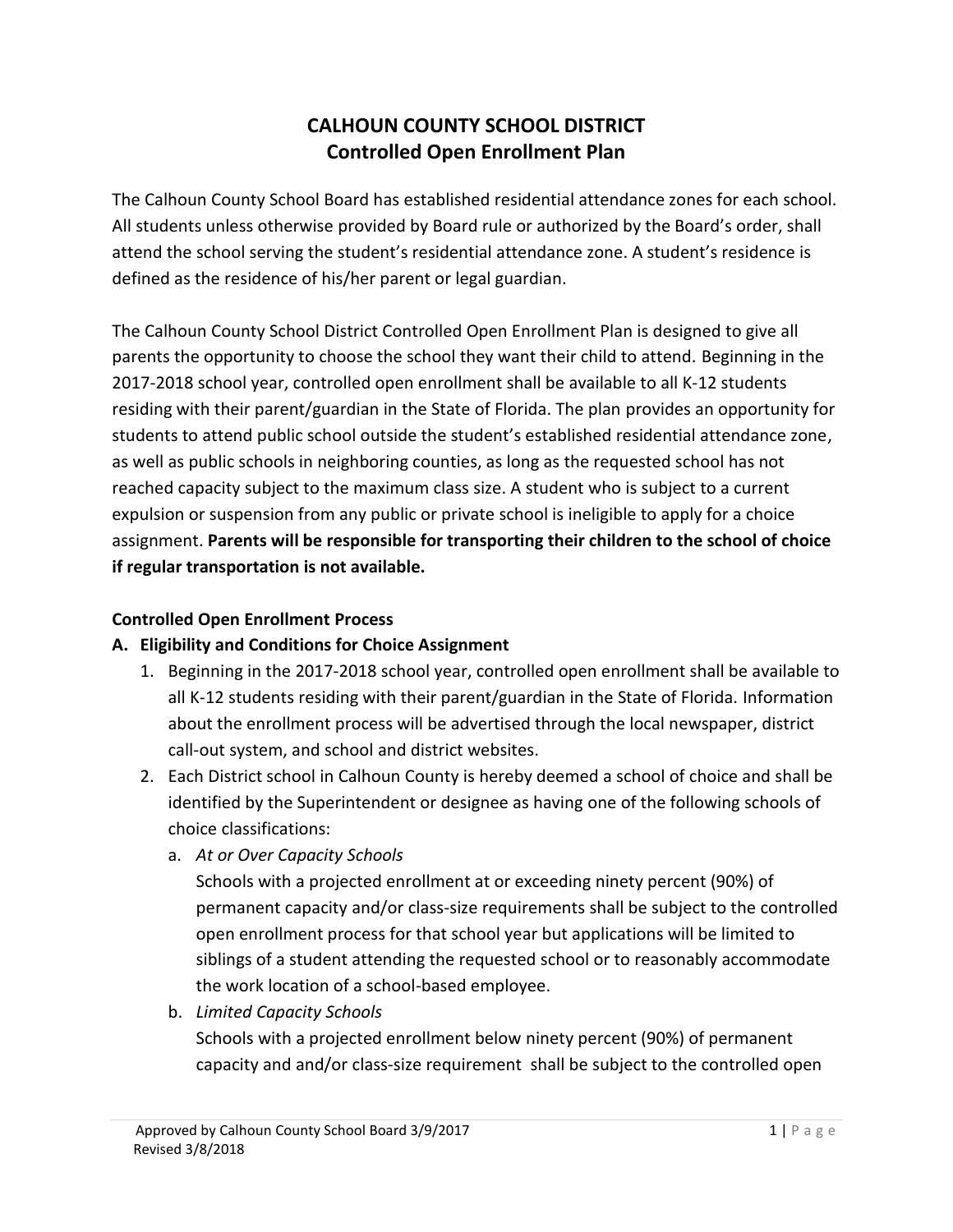enrollment process for that year but applications will be limited to the preferential treatment provisions listed in paragraph D.3.

- 3. A student who is subject to a current expulsion or suspension from any public or private school is ineligible to apply for a choice assignment.
- 4. Any student granted a choice assignment may continue to the highest grade level of the approved school until:
	- a. The student is expelled or suspended;
	- b. The student is withdrawn from enrollment at the school by the parent/guardian;
	- c. The parent/guardian of the student requests a change in school assignment;
	- d. It is determined by the District that the application for controlled open enrollment was based on inaccurate, false or misleading information; or
	- e. The choice assignment is revoked by the school principal, upon concurrence of the superintendent or designee, based on unsatisfactory academic performance, behavior or attendance or transportation issues.
- 5. Upon completion of the highest grade level of the approved school, the student shall return to his or her zoned school. Students must reapply annually for an additional choice assignment.
- 6. Students assigned to a school for pre-K services are not provided preferential treatment for purposes of this policy for kindergarten school assignment.
- 7. For students with disabilities, an appropriate team will convene to make a determination that the requested assignment can provide special education and/or related services that have been determined necessary to ensure that provision of a free appropriate public education as documented in a student's current Individual Education Plan (IEP) or Section 504 Plan. The team will make this determination prior to approval of the choice application.
- 8. Parents will be responsible for transporting their children to the school of choice if regular transportation is not available and they live outside the residential attendance zone. Parents/guardian must not drop-off students at school before 7:00 a.m. Students must be picked up within 15 minutes of the last student bell.
- 9. A student may receive only one choice assignment per school year.
- 10. A parent/guardian may discontinue a choice assignment within the school year.

## **B. Application Period**

Applications for school choice assignment for the upcoming school year shall be submitted during the open enrollment period, March 27-May 1.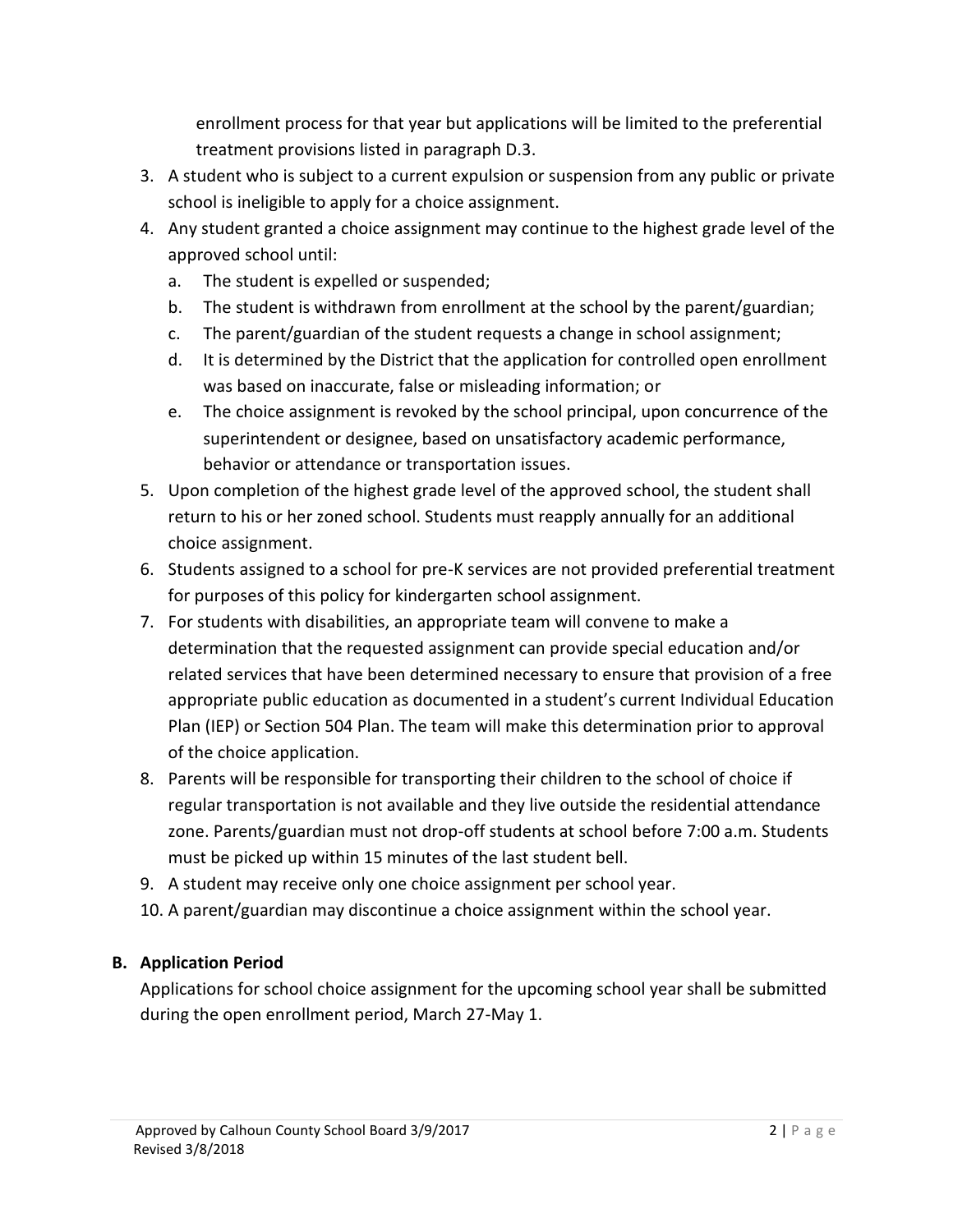# **C. Application**

- 1. The school choice application may be printed from the district website and includes information on rights and responsibilities of choice, such as good attendance, grades, and behavior.
- 2. The completed application must be signed by the parent/guardian and submitted to the Superintendent's office in person, US Mail, fax or email. Applications will be dated and time stamped as they are received at the Superintendent's office. Submitting an application does not guarantee that the student will be approved to transfer to the requested school.
- 3. The District may request additional documentation from the applicant as part of the evaluation process. If that documentation is not provided within (14) calendar days of the request the application may be denied without further action.
- 4. Applications are required when:
	- a. The request is for initial entry of a student in a school of choice.
	- b. There is a change of home address, which places the student in a different school, and the parents/guardians want their child to remain at the school for the remainder of the current school year. In these cases, approval is limited to the remainder of the current school year.
	- c. A parent/guardian living in another district is requesting attendance at a Calhoun County school.
- 5. Student assignments are awarded after the anticipated enrollments, school capacities, and class sizes are calculated. Students residing in the Calhoun County School District may not be displaced by students from other districts seeking enrollment.

## **D. Evaluation of Applications**

- 1. The District Student Placement Committee will review all choice assignment requests. The committee members will include the Assistant Superintendent, Director of Curriculum and Instruction, Director of Exceptional Student Education and the school principal or designee from the requested school.
- 2. No student residing within the District shall be displaced by a student residing in another district for purpose of this policy.
- 3. After all students residing in the District have been assigned to a school, applicants meeting any of the following mitigating factors shall be provided preferential treatment:
	- a. Dependent children of active duty military personnel whose move resulted from military orders;
	- b. Homeless students;
	- c. Children who have been relocated due to foster care placement in a different school attendance zone within the District;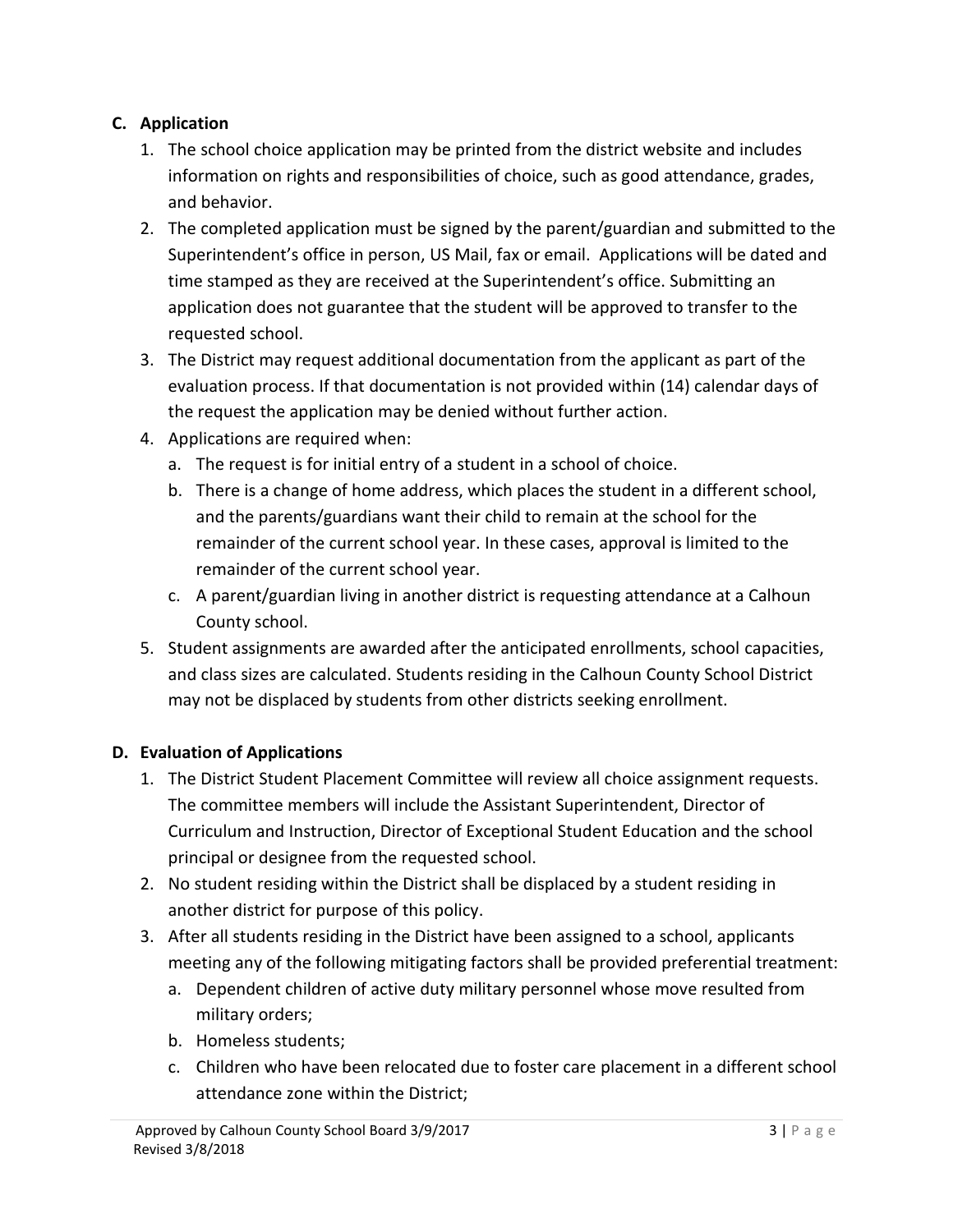- d. Children who move due to a court-ordered change in custody due to separation or divorce, or the serious illness or death of a custodial parent. Nothing herein shall be interpreted to grant a court jurisdiction to order a school assignment absent these circumstances;
- e. Child of school-based employee assigned at the requested school;
- f. Siblings of a student attending the requested school; and
- g. Student with a current John McKay Scholarship or Opportunity Scholarship.

## **E. Notification of Outcome**

- 1. The District will notify the parent/guardian of its decision on the Open Enrollment Application by U.S. Mail, by July 15.
- 2. A parent/guardian granted a choice assignment shall register the student at the choice school providing records and documents required for registration in accordance with District policy and procedures. If the student fails to begin attending classes at the choice school by the third  $(3^{rd})$  day of the new school year, the choice assignment shall be deemed forfeited and reassigned to their residential attendance zone unless there are extenuating circumstances.

## **Under-Enrolled Schools**

Once the controlled open enrollment window has closed and school assignments are determined, the District will continue to accept applications for enrollment at schools which have not reached capacity. The District will continue to accept students through the third  $(3^{rd})$ day each semester or until such time a school reaches its capacity, whichever comes first.

## **Process for Declaring School Preference**

The school choice applications are accepted for all district schools open to Choice available during the enrollment period, March 27—May 1. To be open to choice, a school must be below 90% student capacity and class-size. Parents/guardians will be responsible for transporting their children to the school of choice if regular transportation is not available and they live outside the residential attendance zone.

## **Sibling Placement**

Priority is given to any incoming sibling of a student already enrolled in a choice school. Siblings are usually not denied unless there is a capacity/class-size issue.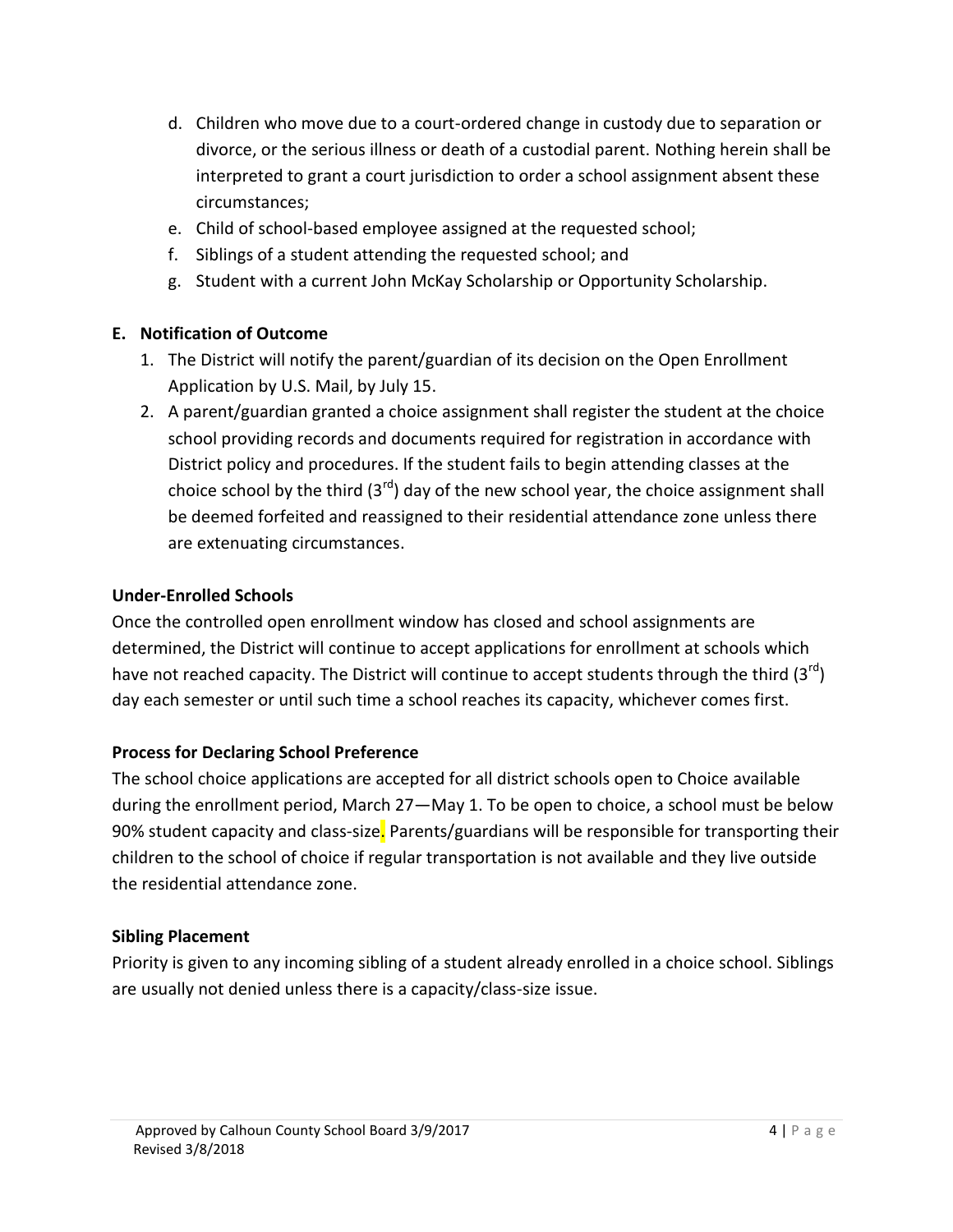## **Lottery Procedure to Determine Student Assignment**

A random lottery will be utilized when pending applications exceed available capacity at a Limited Capacity School. If a student cannot be accommodated at his or her first choice assignment, then applications shall be subject a random lottery for a potential second choice assignment.

## **Appeals Process for Hardship Cases**

Parents of students who applied during controlled open enrollment and were not approved for placement in a school of choice may request an appeal review based on a documented hardship situation within 3 days of receiving notice of denial. A written appeal describing the hardship and documentation must be submitted via facsimile, email or hand-delivered to the Superintendent's office. The Student Placement Committee serves as the contact for appeal requests and coordinates the review of all hardship requests. The committee will make recommendations to the Superintendent concerning whether to overturn an enrollment denial because of a documented hardship. The Superintendent's decision is final.

Parents/guardians with legitimate, documented hardships will be given priority if space is available. Hardship provisions may include documented medical, emotional, psychological, proximity to work or daycare, and legal reasons.

- 1. If a hardship appeal is submitted because of proximity to work or daycare, the parent must submit documentation such as a check stub with work address and/or proof of daycare attendance.
- 2. If a hardship appeal is submitted for medical reasons, the parent/guardian must submit a Release of Records form and a physician's statement describing the medical condition of the student and specific medical reasons justifying the request.
- 3. If a hardship appeal is submitted for legal reasons, the parent/guardian must submit documentation of the legal hardship.
- 4. If a hardship appeal is based on course availability, to be considered, the requested program must have been stated in the original application and the requested school has space available in the core academic classes as well as the requested program.

## **Interscholastic Activities**

The District's middle and high school interscholastic athletic program adheres to the rules and policies of the Florida High School Athletic Association (FHSAA).

1. Upon school choice approval, middle and high school students will be "immediately eligible to participate" when first enrolling in school or transferring schools, with certain limiting conditions, set forth below. Mid-season transfers may seek immediately join an existing team roster, so long as: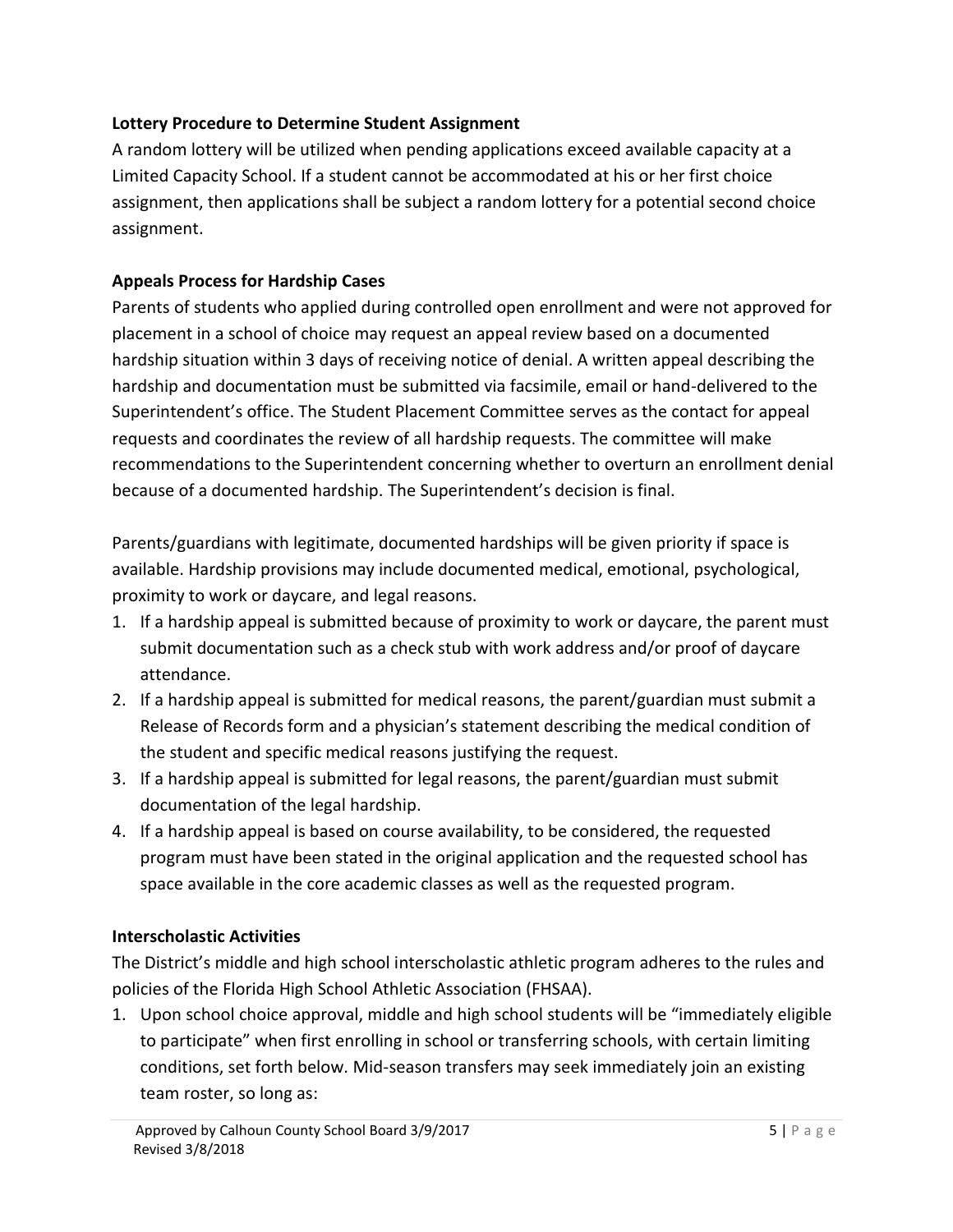- a. The designated roster for the sport has not reached maximum size; and the coach determines that the student has the requisite skill and ability to participate.
- b. The student has not already participated in the same sport at another school during the same school year, unless the student meets one of the following:
	- 1) A dependent children of active duty military personnel whose move resulted from military orders;
	- 2) A child who have been relocated due to a foster care placement in a different school zone; or
	- 3) A child who move due to a court-ordered change in custody due to separation or divorce, or the serious illness or death of a custodial parent.
- 2. Home Education, Florida Virtual School or Calhoun Virtual School full-time students are eligible to participate at the public school to which the student would be assigned to attend or which the student could choose to attend pursuant to s. [1002.31.](http://www.leg.state.fl.us/statutes/index.cfm?App_mode=Display_Statute&Search_String=&URL=1000-1099/1002/Sections/1002.31.html) **(F.S. 1006.15)**

## **Procedure to Maintain Socioeconomic, Demographic, and Racial Balance**

All students are eligible to attend the school of their choice regardless of race, gender, religion, national origin or ethnicity. School choice data are collected and the Superintendent's staff is apprised of emerging patterns that may potentially impact the socioeconomic, demographic and racial balance of the district. If necessary, further analysis and possible revision to the district school choice open enrollment plan may be recommended.

## **Availability of Transportation**

Transportation will not be provided for students who are assigned to a school of choice through Controlled Open Enrollment. Parents will be responsible for transporting their children to the school of choice if regular transportation is not available and they live outside the residential attendance zone. Parents/guardian must not drop-off students at school before 7:00 a.m. Students must be picked up within 15 minutes of the last student bell.

## **Annual Report and Other Compliance Requirements**

The District shall annually report the number of students exercising public school choice pursuant to this policy and as otherwise determined by law. As required by state law, beginning in the 2017-2018 school year and subsequent school years, all District schools shall calculate compliance with maximum class size as the average number of students at the school level.

## **Misleading or False Evidence**

In addition to the criminal penalty associated with the making of a false or misleading statement, if it is discovered that misleading or false evidence was presented in support of an application for choice assignment, the student shall be reassigned immediately to the school